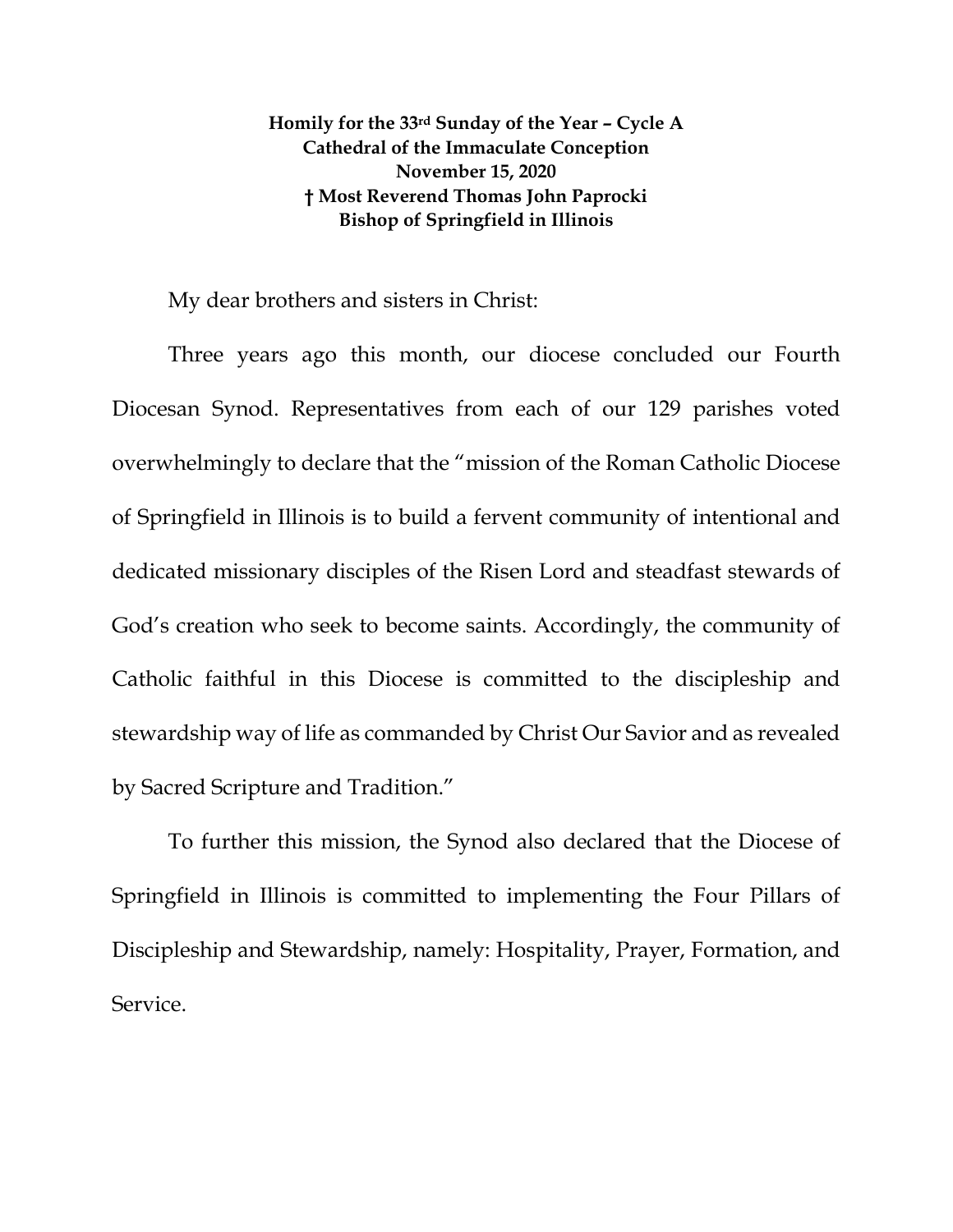We will not accomplish this mission overnight, and so we need to keep coming back to the declarations of our Fourth Diocesan Synod to assess the progress we are making and to determine what further steps are needed to implement our mission "to build a fervent community of intentional and dedicated missionary disciples of the Risen Lord and steadfast stewards of God's creation who seek to become saints."

Today's scripture readings have much to tell us about the discipleship and stewardship way of life. In the first reading from today's Mass, the Book of Proverbs gives us a snapshot of the ideal woman and man. Saint Paul's First Letter to the Thessalonians reminds us that we are children of the light. Of course, that light is Jesus Christ, who is the Light of the World. There is no reason to fear the darkness of the Evil One.

In our Gospel today from Saint Matthew, Jesus tells the story of three servants to whom a rich man entrusted his fortune. Imposing loans on people was common in ancient times as a profitable way to deposit cash. Two of his employees were delighted to have such trust placed in them. After all, a talent was a coin of value, and he had lent them five and ten talents apiece. Eager to please him, they showed enterprise in their use of his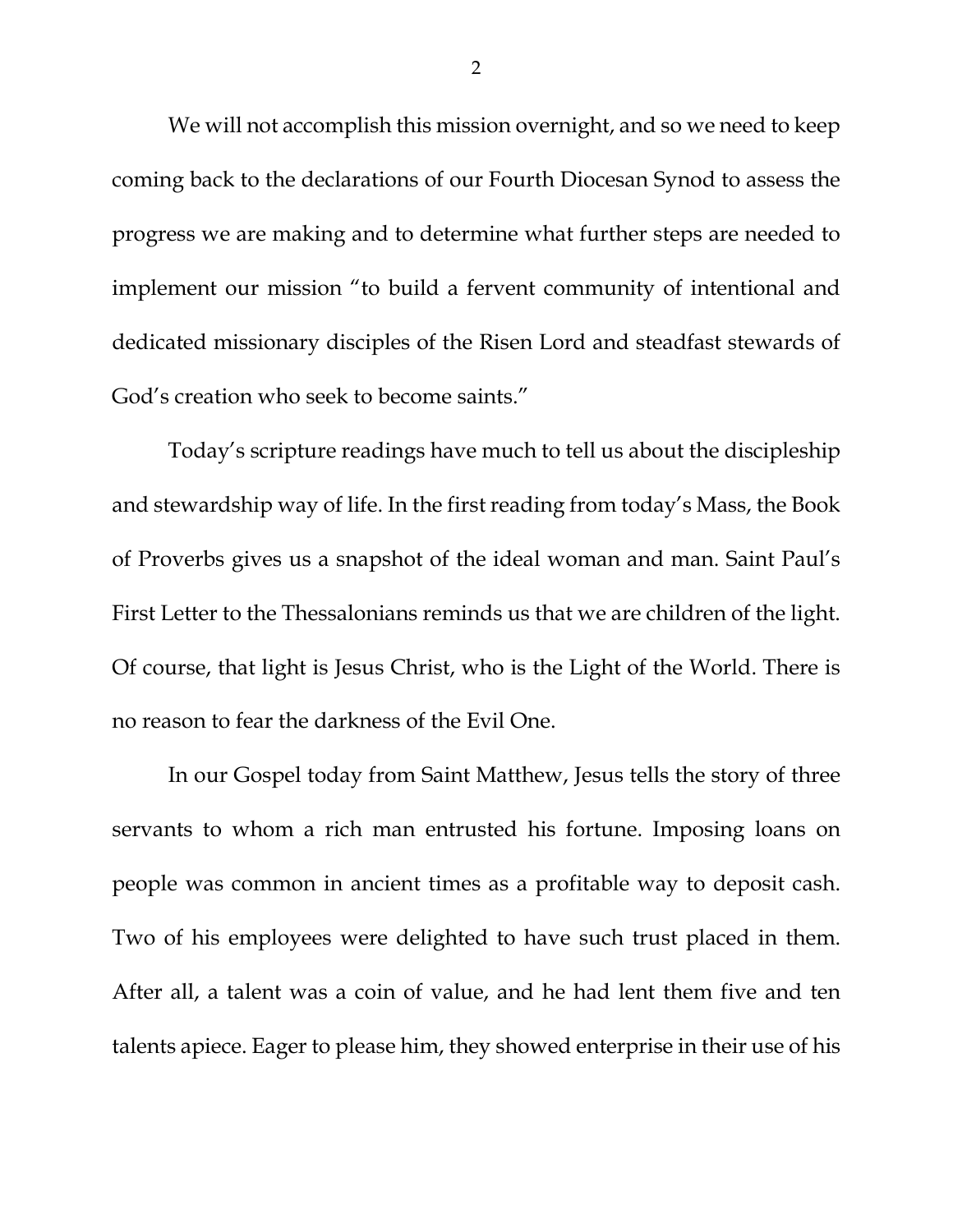money, unlike the third servant, who wanted to save himself any trouble or anxiety. He simply dug a hole and buried it.

In this parable, it is important to note that a "talent" is a unit of money—not a skill, ability, or aptitude, as we may commonly think of it. The exact monetary worth in modern calculations could be about \$6,000. In this sense, when we think about sharing our talents, we are asked to share our money as well as our skills, abilities, and financial resources for the glory of God and the good of others. This is often referred to as sharing our time, talent, and treasure.

Jesus, however, was not a financial advisor. He was interested in a different kind of treasure. Our greatest treasure is our faith in Jesus Christ as Our Lord and Savior. This great gift of faith is not meant to be a buried treasure for our own private benefit, but must be shared for the benefit of others. God is rich in kindness and we are distributors of that grace. What God bestows is not meant to be hoarded. God gives us wisdom and skills that we may be of service; God forgives us that we might treat other people generously. Such is the "commerce" of God's kingdom: God invests in us with no certainty of return, other than to increase the circulation of love in this world.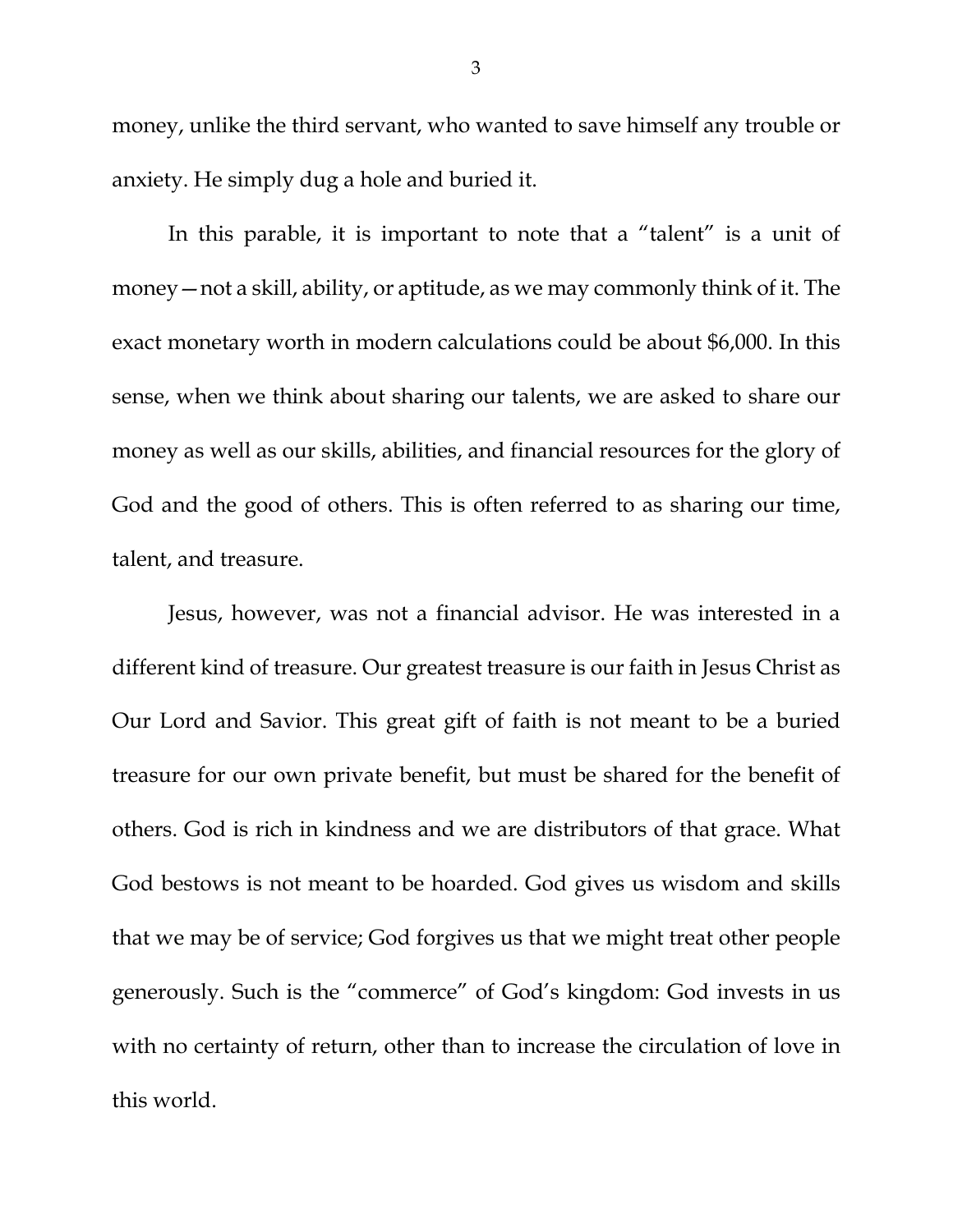Jesus had harsh things to say of the servant who buried his one talent. All of us have some talent to share, however modest, and to hide it away or use it only for ourselves is more than laziness. What we have is not gifted, but loaned to us: we are trusted stewards of a grace intended for everyone.

It may feel risky to enter the "marketplace" of other people's lives. Offering friendship and talking about our faith can make us vulnerable. It was fear, perhaps, that kept the lazy servant from trading his one talent. Fear that we might get nothing in return can sometimes make people hesitant to give. The servant assumed his master to be a hard-nosed businessman who expected too much of people, and it may be that we have grown up with the same idea about God. Jesus shows us what our heavenly Father is really like: God's happiness is in sharing. And so is ours. Good stewardship of God's creation is to share it with gratitude for what belongs to God.

As we approach Thanksgiving Day in less than two weeks, these closing days of the church year are a good time to make an audit of just how indebted we really are. Maybe we, too, have some gift buried within us which might yet be consecrated to God's service.

4